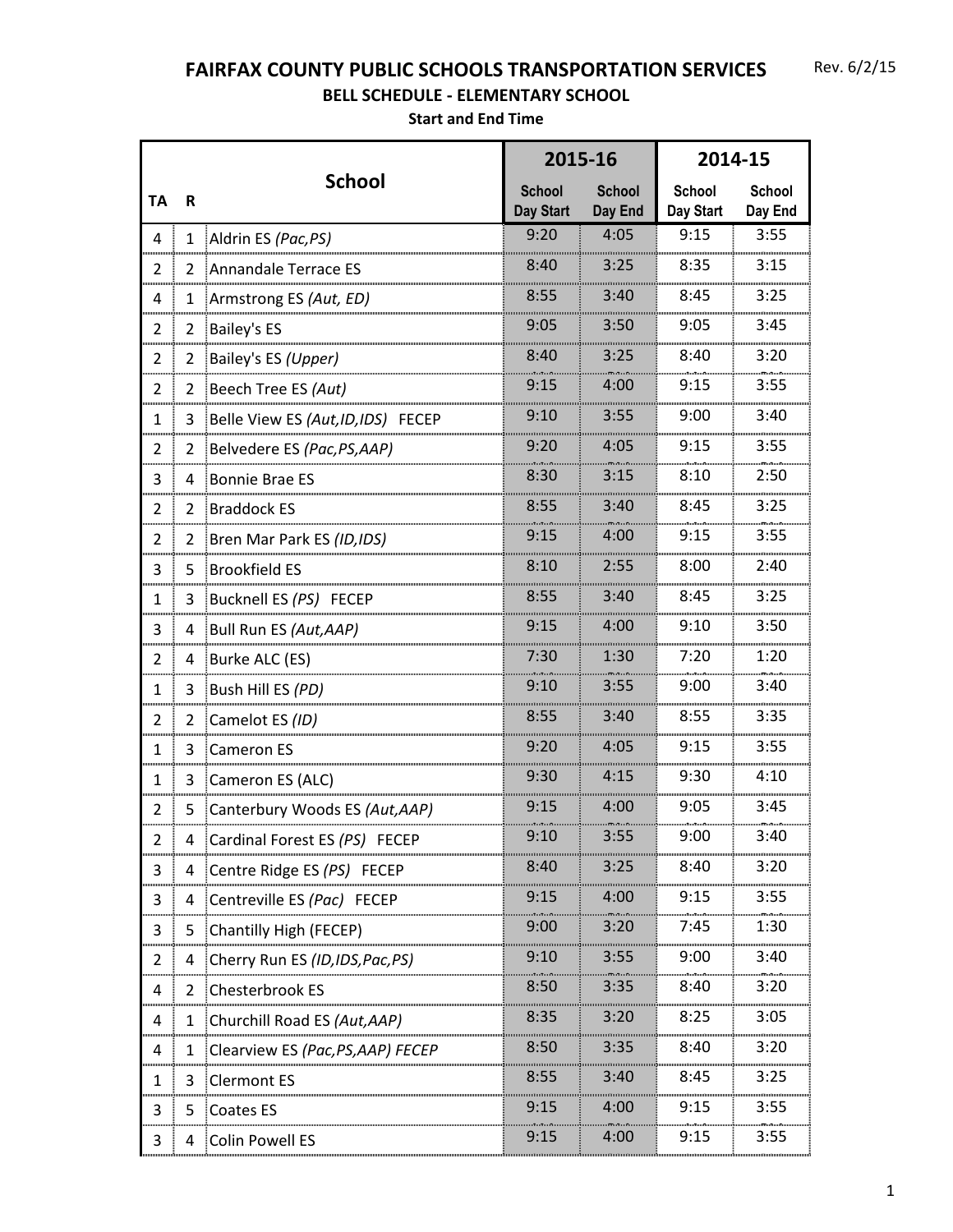## **FAIRFAX COUNTY PUBLIC SCHOOLS TRANSPORTATION SERVICES**

## **BELL SCHEDULE - ELEMENTARY SCHOOL**

|                |                |                                     |                            | 2015-16                  | 2014-15                                        |                          |
|----------------|----------------|-------------------------------------|----------------------------|--------------------------|------------------------------------------------|--------------------------|
| <b>TA</b>      | R              | <b>School</b>                       | <b>School</b><br>Day Start | <b>School</b><br>Day End | School<br>Day Start                            | <b>School</b><br>Day End |
| $\overline{2}$ | $\overline{2}$ | Columbia ES                         | 9:15                       | 4:00                     | 9:15                                           | 3:55                     |
| 4              | $\mathbf{1}$   | Colvin Run ES (PS, AAP)             | 9:20                       | 4:05                     | 9:15                                           | 3:55                     |
| $\mathbf{1}$   | 3              | Crestwood ES                        | 9:10                       | 3:55                     | 9:00                                           | 3:40                     |
| 3              | $\mathbf{1}$   | Crossfield ES (Aut, PS)             | 9:15                       | 4:00                     | 9:10                                           | 3:50                     |
| 3              | 5              | Cub Run ES (Aut, Pac, PS)           | 8:40                       | 3:25                     | 8:30                                           | 3:10                     |
| mm<br>3        | $\mathbf{1}$   | Cunningham Park ES (FECEP)          | 3:25<br>8:40               |                          | 8:40                                           | 3:20                     |
| 3              | 5              | Daniels Run ES                      | 9:00<br>3:45               |                          | 9:00                                           | 3:40                     |
| 3              | 5              | Deer Park ES (Pac, PS)              | 8:40                       | 3:25                     | 8:40                                           | 3:20                     |
| 4              | $\mathbf{1}$   | Dogwood ES (FECEP)                  | 8:50<br>3:35               |                          | 8:40                                           | 3:20                     |
| 4<br>          | 1              | Dranesville ES (Pac, PS)            | 4:05<br>9:20               |                          | 9:15                                           | 3:55                     |
| 3              | 5              | Eagle View ES (ED, PS)              | 9:15<br>4:00               |                          | 9:10                                           | 3:50                     |
| 3              | 5              | Fairfax Villa ES (ID, PS)           | 9:15<br>4:00<br>9:05       |                          |                                                | 3:45                     |
| 2              | $\overline{2}$ | Fairhill ES                         | 9:20                       | 4:05                     | 9:15                                           | 3:55                     |
| 3              | 4              | Fairview ES (Aut, Pac)              | 9:10                       | 3:55                     | 9:05                                           | 3:45                     |
| 3              | $\mathbf{1}$   | Flint Hill ES                       | 8:50                       | 3:35                     | 8:45                                           | 3:25                     |
| 3              | 5              | <b>Floris ES</b>                    | 9:15                       | 4:00                     | 9:15                                           | 3:55                     |
| 4              | $\mathbf{1}$   | Forest Edge ES (Pac, PS, AAP) FECEP | 8:50                       | 3:35                     | 8:40                                           | 3:20                     |
| $\mathbf{1}$   | 3              | Forestdale ES (Aut, Pac, PS)        | 8:40                       | 3:25                     | 8:30                                           | 3:10                     |
| $\overline{4}$ | $\mathbf{1}$   | Forestville ES                      | 9:15                       | 4:00                     | 9:15                                           | 3:55                     |
| $\mathbf{1}$   | 3              | Fort Belvoir ES (PS)                | 9:20                       | 4:05                     | 9:20                                           | 4:00                     |
| T              |                | FORT HUNTES (AUT)                   | 8:45                       | 3:30                     | 8:35                                           | 3:15                     |
| 3              | 1              | Fox Mill ES                         | 8:45                       | 3:30                     | 8:40                                           | 3:20                     |
| 1              | 3              | Franconia ES                        | 8:45                       | 3:30                     | 8:45<br>ការបារបារបណ្តឹងអោយអោយភាពភាពអោយអោយអញ្ជឹ | 3:25                     |
| 4              | 2              | Franklin Sherman ES (Pac, PS)       | 9:15                       | 4:00                     | 9:15                                           | 3:55                     |
| 4              | 2              | Freedom Hill ES (ID, IDS, PS)       | 9:20                       | 4:05                     | 9:15                                           | 3:55                     |
| 1              | 3              | Garfield ES                         | 9:15                       | 4:00                     | 9:15                                           | 3:55                     |
| 2              | 2              | <b>Glen Forest ES</b>               | 9:20                       | 4:05                     | 9:15                                           | 3:55                     |
| 2              | 2              | Graham Road ES                      | 9:15                       | 4:00                     | 9:15                                           | 3:55                     |
| 4              | 1              | Great Falls ES (Pac, PS)            | 8:50                       | 3:35                     | 8:40                                           | 3:20                     |
| 3              | 5              | Greenbriar East ES (Pac, PS)        | 9:15                       | 4:00                     | 9:15                                           | 3:55                     |
| 3              | 5              | Greenbriar West ES (AAP)            | 9:20                       | 4:05                     | 9:20                                           | 4:00                     |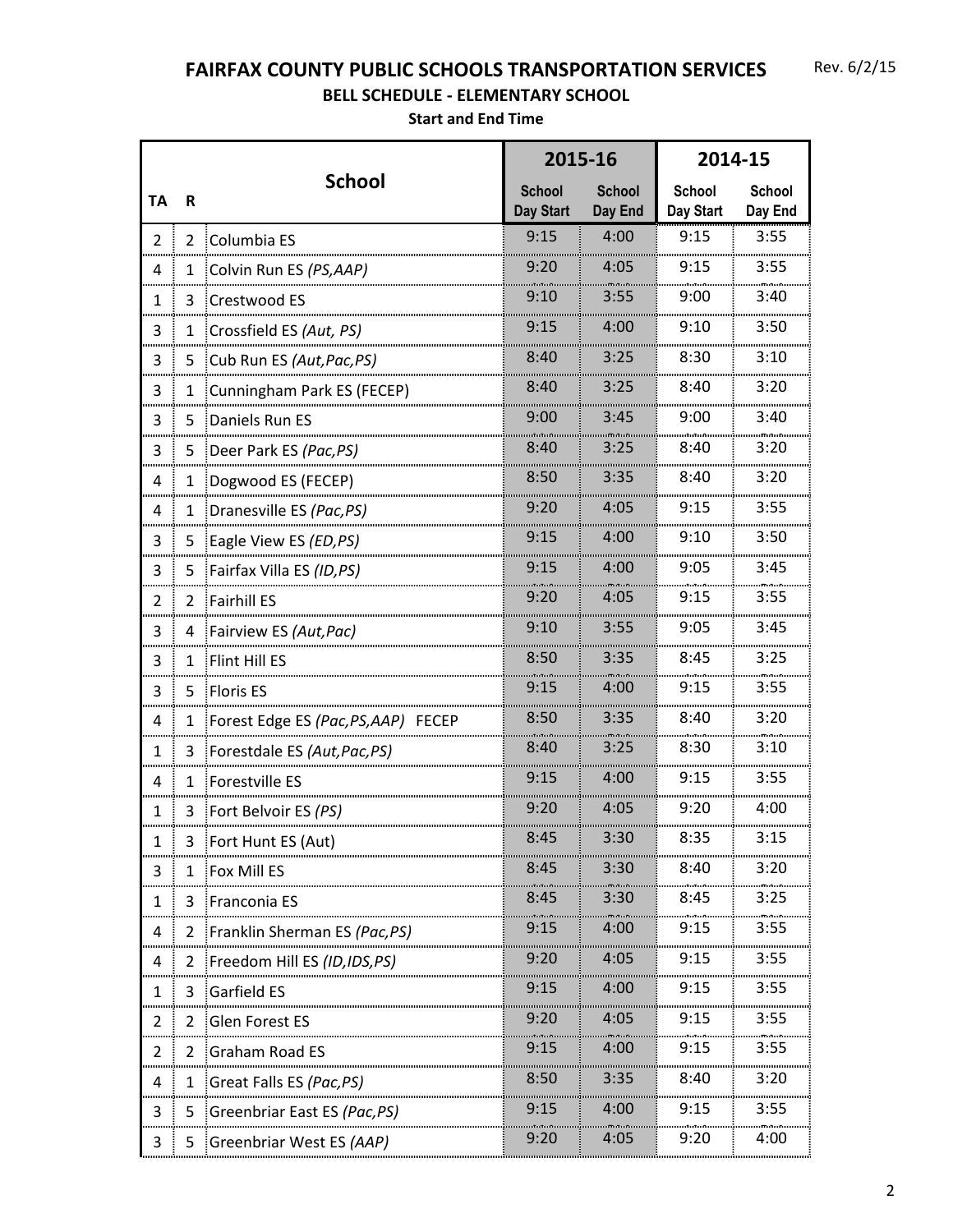## **FAIRFAX COUNTY PUBLIC SCHOOLS TRANSPORTATION SERVICES**

## **BELL SCHEDULE - ELEMENTARY SCHOOL**

|                |               |                               | 2015-16                    |                          | 2014-15                                          |                          |
|----------------|---------------|-------------------------------|----------------------------|--------------------------|--------------------------------------------------|--------------------------|
| <b>TA</b>      | R             | <b>School</b>                 | <b>School</b><br>Day Start | <b>School</b><br>Day End | <b>School</b><br>Day Start                       | <b>School</b><br>Day End |
| 1              | 3             | Groveton ES (Aut) FECEP       | 8:55                       | 3:40                     | 8:45                                             | 3:25                     |
| $\mathbf{1}$   | 3             | Gunston ES (Aut)              | 8:35                       | 3:20                     | 8:25                                             | 3:05                     |
| $\mathbf{1}$   | 4             | Halley ES (Pac, PS)           | 9:20                       | 4:05                     | 9:10                                             | 3:50                     |
| 4              | 2             | Haycock ES (Aut, AAP)         | 9:20                       | 4:05                     | 9:15                                             | 3:55                     |
| 1              | 3             | <b>Hayfield ES</b>            | 8:30                       | 3:15                     | 8:10                                             | 2:50                     |
| mm<br>4        | $\mathbf{1}$  | Herndon ES                    | 9:20<br>4:05               |                          | 9:15                                             | 3:55                     |
| 1              | 3             | Hollin Meadows ES (ED) FECEP  | 8:25                       | 3:10                     | 8:15                                             | 2:55                     |
| $\overline{2}$ | 4             | Hunt Valley ES (Aut)          | 9:10                       | 3:55                     | 9:00                                             | 3:40                     |
| 4              | $\mathbf{1}$  | Hunters Woods ES (AAP) FECEP  | 8:55                       | 3:40                     | 8:55                                             | 3:35                     |
| $\overline{4}$ | 1             | Hutchison ES (ID)             | 8:50<br>3:35               |                          | 8:40                                             | 3:20                     |
| $\mathbf{1}$   | 3             | Hybla Valley ES (FECEP)       | 9:20<br>4:05               |                          | 9:15                                             | 3:55                     |
| $\mathbf{1}$   | 3             | Island Creek ES (Pac, PS)     | 8:30                       | 3:15                     | 8:10                                             | 2:50                     |
| 2              | 4             | Keene Mill ES (AAP)           | 9:15                       | 4:00                     | 9:10                                             | 3:50                     |
| 4              | $\mathcal{P}$ | Kent Gardens ES               | 8:50                       | 3:35                     | 8:40                                             | 3:20                     |
| 2              | 4             | Kings Glen ES                 | 8:35                       | 3:20                     | 8:20                                             | 3:00                     |
| $\overline{2}$ |               | Kings Park ES (Pac, PS)       | 8:35                       | 3:20                     | 8:20                                             | 3:00                     |
| 4              | $\mathbf{1}$  | Lake Anne ES (Aut)            | 8:50                       | 3:35                     | 8:40                                             | 3:20                     |
| $\mathbf{1}$   | 3             | Lane ES (ID, IDS)             | 9:15                       | 4:00                     | 9:15                                             | 3:55                     |
| 1              | 4             | Laurel Hill ES (Aut)          | 9:20                       | 4:05                     | 9:10                                             | 3:50                     |
| 3              | 4             | Laurel Ridge ES (ED)          | 9:10                       | 3:55                     | 9:05                                             | 3:45                     |
| з              |               | Lees Corner ES (Aut, ID)      | 8:50                       | 3:35                     | 8:40                                             | 3:20                     |
| 4              | 2             | Lemon Road ES (PS)            | 8:15                       | 3:00                     | 8:05                                             | 2:45                     |
| 2<br>mm        | 5             | Little Run ES <i>(Pac,PS)</i> | 8:30                       | 3:15                     | 8:20<br><u> Automorphinium montantinium muun</u> | 3:00                     |
| 3              | 5             | London Towne ES (PS)          | 8:20                       | 3:05                     | 8:10                                             | 2:50                     |
| 1              | 3             | Lorton Station ES (AAP)       | 9:20                       | 4:05                     | 9:10                                             | 3:50                     |
| 3              | 1             | Louise Archer ES (AAP)        | 9:15                       | 4:00                     | 9:15                                             | 3:55                     |
| 1              | 3             | Lynbrook ES (Aut)             | 8:40                       | 3:25                     | 8:35                                             | 3:15                     |
| 2              | 5             | Mantua ES (AAP)               | 9:20                       | 4:05                     | 9:10                                             | 3:50                     |
| 3              | 1             | Marshall Road ES (Aut, ED)    | 9:20                       | 4:05                     | 9:15                                             | 3:55                     |
| 2              | 2             | Mason Crest ES (ID, PS)       | 9:15                       | 4:00                     | 9:15                                             | 3:55                     |
| 4              | 5             | McNair ES (PS, AAP)           | 8:45                       | 3:30                     | 8:35                                             | 3:15                     |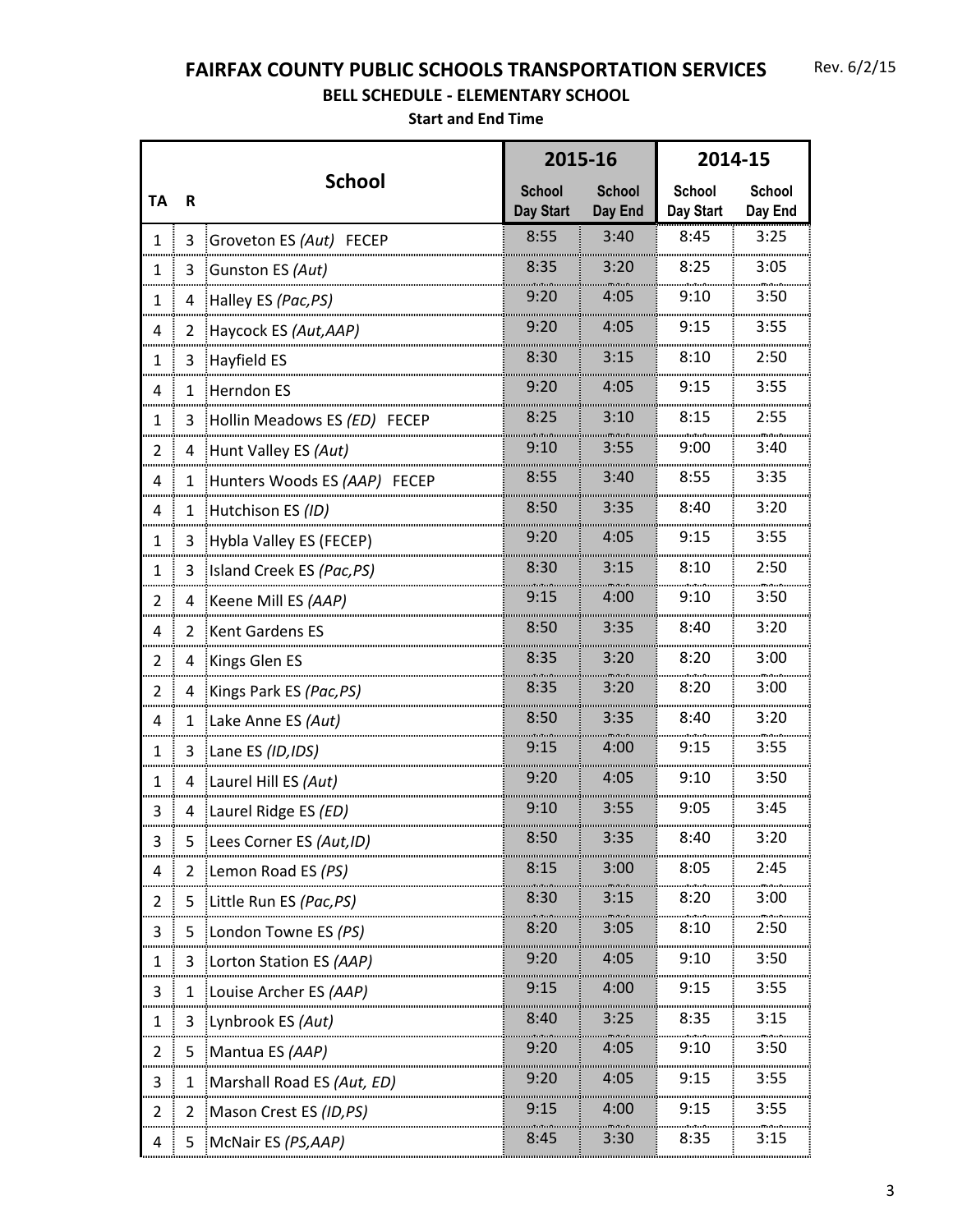## **FAIRFAX COUNTY PUBLIC SCHOOLS TRANSPORTATION SERVICES**

## **BELL SCHEDULE - ELEMENTARY SCHOOL**

|                |                |                                     |                                   | 2015-16                  | 2014-15                    |                          |  |
|----------------|----------------|-------------------------------------|-----------------------------------|--------------------------|----------------------------|--------------------------|--|
| <b>TA</b>      | R              | <b>School</b>                       | <b>School</b><br><b>Day Start</b> | <b>School</b><br>Day End | <b>School</b><br>Day Start | <b>School</b><br>Day End |  |
| 3              | $\mathbf{1}$   | Mosby Woods ES (AAP) FECEP          | 8:25                              | 3:10                     | 8:15                       | 2:55                     |  |
| $\mathbf{1}$   | 3              | Mount Eagle ES (FECEP)              | 8:45                              | 3:30                     | 8:45                       | 3:25                     |  |
| 1              | 3              | Mount Vernon High (FECEP)           | 9:00                              | 3:20                     |                            |                          |  |
| $\mathbf{1}$   | 3              | Mount Vernon Woods ES (PS) FECEP    | 8:30                              | 3:15                     | 8:30                       | 3:10                     |  |
| 3<br>mm        |                | Navy ES (Aut, AAP)                  | 8:50                              | 3:35                     | 8:45                       | 3:25                     |  |
| $\mathbf{1}$   | 4              | Newington Forest ES                 | 8:50                              | 3:35                     | 8:40                       | 3:20                     |  |
| 2              | 2              | North Springfield ES (Pac, PS)      | 8:35                              | 3:20                     | 8:35                       | 3:15                     |  |
| 3              | 5              | Oak Hill ES (Pac, PS, AAP)          | 8:45                              | 3:30                     | 8:40                       | 3:20                     |  |
| 3              | 4              | Oak View ES (Aut)                   | 8:30                              | 3:15                     | 8:20                       | 3:00                     |  |
| 3              | 1              | Oakton ES (Aut)                     | 9:15<br>4:00                      |                          | 9:15                       | 3:55                     |  |
| $\overline{2}$ |                | Olde Creek ES (Aut, ED)             | 8:30                              | 3:15                     | 8:05                       | 2:45                     |  |
| $\overline{2}$ | 4              | Orange Hunt ES                      | 8:35                              | 3:20                     | 8:20                       | 3:00                     |  |
| 2              | 2              | Parklawn ES (Pac)                   | 8:40                              | 3:25                     | 8:40                       | 3:20                     |  |
| $\overline{2}$ | $\overline{2}$ | Pine Spring ES (Pac, PS)            | 8:40                              | 3:25                     | 8:40                       | 3:20                     |  |
| 3              | 5              | Poplar Tree ES (Aut, ID, IDS)       | 8:40                              | 3:25                     | 8:40                       | 3:20                     |  |
| 3              | 5              | Providence ES                       | 8:30<br>3:15                      |                          | 8:10                       | 2:50                     |  |
| $\overline{2}$ | 4              | Ravensworth ES (PS)                 | 8:25                              | 3:10                     | 8:15                       | 2:55                     |  |
| $\mathbf{1}$   | 3              | Riverside ES (Pac, PS, AAP) FECEP   | 8:55                              | 3:40                     | 8:45                       | 3:25                     |  |
| 3              | 4              | Robinson SS (FECEP)                 | 9:00                              | 3:20                     | 7:45                       | 1:30                     |  |
| 2              | 4              | Rolling Valley ES (ID)              | 9:15                              | 4:00                     | 9:05                       | 3:45                     |  |
| T,             |                | ROSE HIII ES ( <i>POC,PS)</i>       | 9:05                              | 3:50                     | 8:55                       | 3:35                     |  |
| 2              |                | Sangster ES (Aut, AAP)              | 9:20                              | 4:05                     | 9:10                       | 3:50                     |  |
| 1              | 3              | Saratoga ES (ED)                    | 9:15                              | 4:00                     | 9:05                       | 3:45                     |  |
| 4              | 2              | Shrevewood ES (Aut)                 | 9:20                              | 4:05                     | <br>9:15                   | 3:55                     |  |
| 1              | 4              | Silverbrook ES                      | 8:50                              | 3:35                     | 8:40                       | 3:20                     |  |
| 2              | 2              | Sleepy Hollow ES (Aut)              | 8:45                              | 3:30                     | 8:35                       | 3:15                     |  |
| 4              | 1              | Spring Hill ES                      | 8:50                              | 3:35                     | 8:40                       | 3:20                     |  |
| 1              | 3              | Springfield Estates ES (ID, AAP)    | 9:10                              | <u>DM</u><br>3:55        | 5.<br>9:00                 | 3:40                     |  |
| 4              | 2              | Stenwood ES (PS)                    | 8:40                              | 3:25                     | 8:40                       | 3:20                     |  |
| 1              | 3              | Stratford Landing ES (Pac, PS, AAP) | 9:10                              | 3:55                     | 9:00                       | 3:40                     |  |
| 4              |                | Sunrise Valley ES (Aut, IDS, AAP)   | 9:20                              | 4:05                     | 9:15                       | 3:55                     |  |
|                |                |                                     |                                   |                          |                            |                          |  |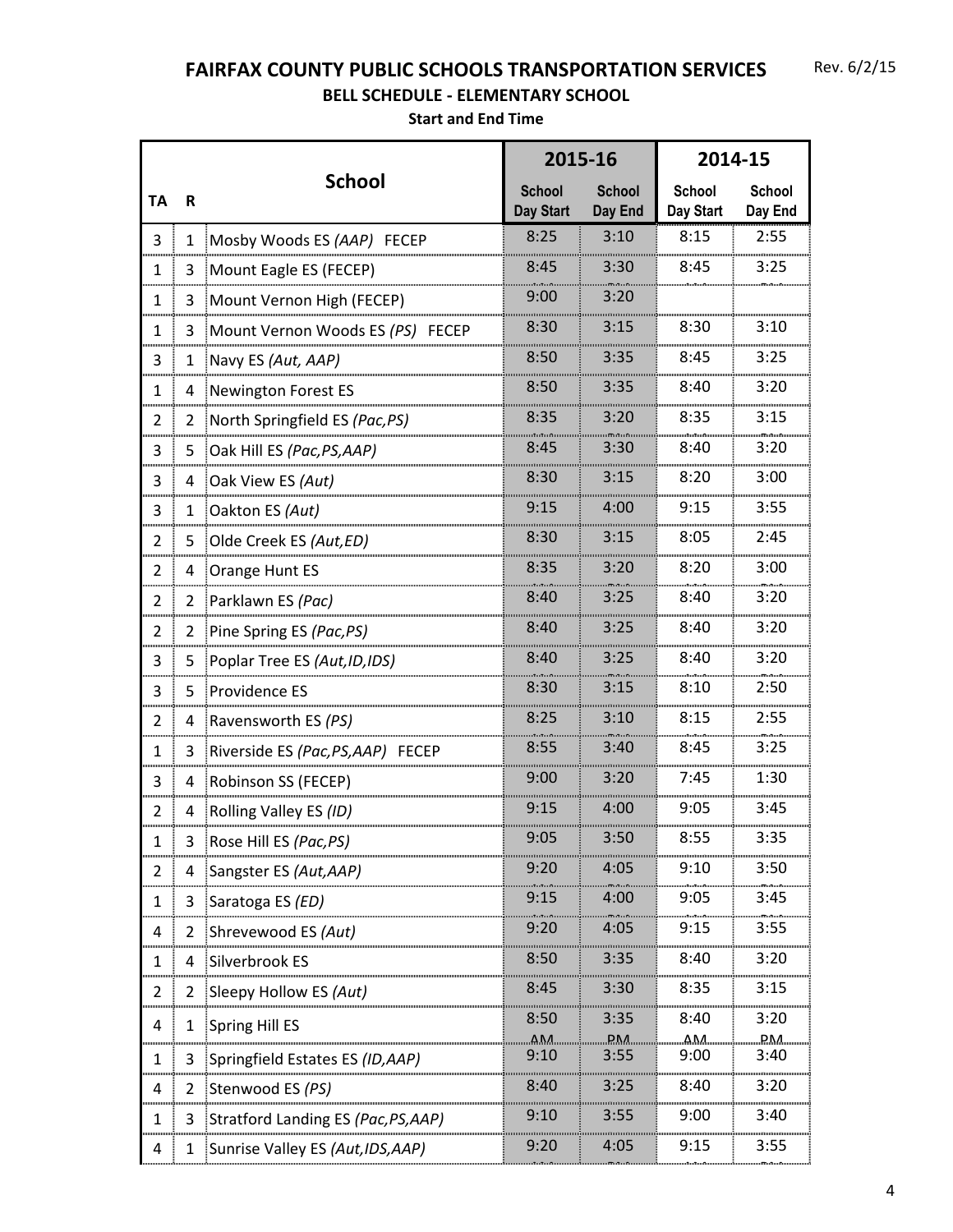## **FAIRFAX COUNTY PUBLIC SCHOOLS TRANSPORTATION SERVICES**

## **BELL SCHEDULE - ELEMENTARY SCHOOL**

|                |                         |                                     | 2015-16                           |                          | 2014-15                    |                          |
|----------------|-------------------------|-------------------------------------|-----------------------------------|--------------------------|----------------------------|--------------------------|
| <b>TA</b>      | $\overline{\mathsf{R}}$ | <b>School</b>                       | <b>School</b><br><b>Day Start</b> | <b>School</b><br>Day End | <b>School</b><br>Day Start | <b>School</b><br>Day End |
| 3              | 4                       | Terra Centre ES (Pac, PS)           | 8:40                              | 3:25                     | 8:40                       | 3:20                     |
| 4              | 1                       | Terraset ES                         | 9:20                              | 4:05                     | 9:15                       | 3:55                     |
| $\overline{2}$ | $\overline{2}$          | Timber Lane ES (Aut, PS)            | 8:45                              | 3:30                     | 8:45                       | 3:25                     |
| 3              | 4                       | Union Mill ES (Aut)                 | 8:45                              | 3:30                     | 8:40                       | 3:20                     |
| 3<br>          | 1                       | Vienna ES (ID, IDS, PS)             | 8:45                              | 3:30                     | 8:40                       | 3:20                     |
| 3<br>          | 5                       | Virginia Run ES                     | 9:15                              | 4:00                     | 9:15                       | 3:55                     |
| $\overline{2}$ | 5                       | <b>Wakefield Forest ES</b>          | 8:30                              | 3:15                     | 8:20                       | 3:00                     |
| 3              | $\mathbf{1}$            | Waples Mill ES (IDS, Pac, PS)       | 9:15                              | 4:00                     | 9:15                       | 3:55                     |
| 1              | 3                       | Washington Mill ES (Aut, Pac) FECEP | 8:35                              | 3:20                     | 8:40                       | 3:20                     |
| 1              | 3                       | <b>Waynewood ES</b>                 | 9:15                              | 4:00                     | 9:10                       | 3:50                     |
| 1              | 3                       | West Potomac High (FECEP)           | 9:00                              | 3:20                     | 9:00                       | 3:00                     |
| $\overline{2}$ | 4                       | West Springfield ES (PS)            | 8:50                              | 3:35                     | 8:45                       | 3:25                     |
| 4              | 2                       | Westbriar ES (AAP)                  | 9:20                              | 4:05                     | 9:15                       | 3:55                     |
| 4              | 2                       | Westgate ES (ID)                    | 8:50                              | 3:35                     | 8:40                       | 3:20                     |
| $\overline{2}$ | 2                       | <b>Westlawn ES</b>                  | 8:45                              | 3:30                     | 8:40                       | 3:20                     |
| $\overline{2}$ | 2                       | Weyanoke ES (Aut)                   | 8:35                              | 3:20                     | 8:35                       | 3:15                     |
| $\overline{2}$ | 4                       | White Oaks ES (AAP)                 | 9:20                              | 4:05                     | 9:10                       | 3:50                     |
| 3              | 5                       | Willow Springs ES (Aut, AAP)        | 9:15                              | 4:00                     | 9:10                       | 3:50                     |
| 4              | $\mathbf{1}$            | <b>Wolftrap ES</b>                  | 8:30                              | 3:15                     | 8:40                       | 3:20                     |
| 2              | 2                       | Woodburn ES                         | 9:20                              | 4:05                     | 9:15                       | 3:55                     |
| 1              | 3                       | Woodlawn ES (ED) FECEP              | 9:15                              | 4:00                     | 9:10                       | 3:50                     |
| $\mathbf{1}$   | 3                       | Woodley Hills ES (ID) FECEP         | 8:45                              | 3:30                     | 8:40                       | 3:20                     |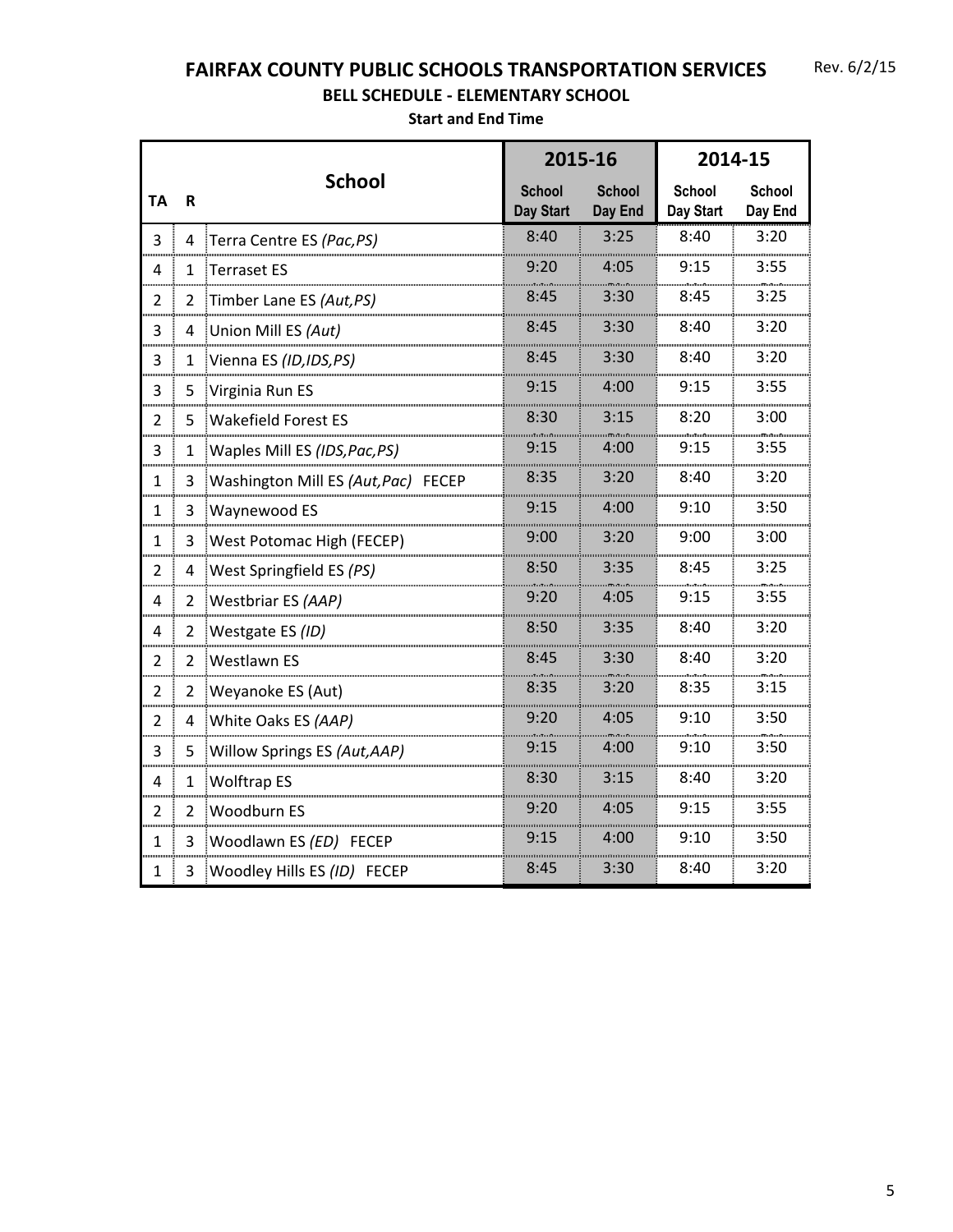## **FAIRFAX COUNTY PUBLIC SCHOOLS TRANSPORTATION SERVICES**

## **BELL SCHEDULE - MIDDLE SCHOOL**

|                |                |                          |                                   | 2015-16                  |                            | 2014-15                                                   |
|----------------|----------------|--------------------------|-----------------------------------|--------------------------|----------------------------|-----------------------------------------------------------|
| <b>TA</b>      | $\mathsf R$    | <b>School</b>            | <b>School</b><br><b>Day Start</b> | <b>School</b><br>Day End | <b>School</b><br>Day Start | School<br>Day End                                         |
| $\overline{2}$ | 4              | <b>Burke School</b>      | 7:30                              | 2:15                     | 7:20                       | 2:10                                                      |
| 3              | 1              | Carson MS (AAP)          | 7:30                              | 2:15                     | 8:00                       | 2:50                                                      |
| 4              | 1              | Cooper MS (Aut)          | 7:30                              | 2:15                     | 7:40                       | 2:30                                                      |
| 3              | 5              | Franklin MS (CEDS)       | 7:30                              | 2:15                     | 8:00                       | 2:50                                                      |
| 2              | 5              | Frost MS (CEDS, AAP)     | 7:30                              | 2:15                     | 7:25                       | 2:20                                                      |
| $\overline{2}$ | 2              | Glasgow MS (AAP)         | 7:30                              | 2:15                     | 7:45                       | 2:40                                                      |
| 4              | 1              | Herndon MS (Aut)         | 7:30                              | 2:15<br><del></del>      | 7:50                       | 2:40                                                      |
| 2              | 2              | Holmes MS (ID)           | 7:30                              | 2:15                     | 7:50                       | 2:40                                                      |
| 4              | 1              | Hughes MS (ID, IDS, AAP) | 7:30                              | 2:15                     | 8:00                       | 2:50                                                      |
| 2              | 4              | <b>Irving MS</b>         | 7:30                              | 2:15                     | 8:05                       | 2:55                                                      |
| $\overline{2}$ | $\overline{2}$ | Jackson MS (AAP)         | 7:30                              | 2:15                     | 7:50                       | 2:40                                                      |
| $\mathbf{1}$   | 3              | Key Ctr                  | 8:00                              | 2:00                     | 8:00                       | 2:00                                                      |
| $\mathbf{1}$   | 3              | Key MS (Aut, IDS)        | 7:30                              | 2:15                     | 8:05                       | 2:55                                                      |
| 4              | 2              | Kilmer Ctr               | 8:00                              | 2:00                     | 8:00                       | 2:00                                                      |
| $\overline{4}$ | 2              | Kilmer MS (ID, IDS, AAP) | 7:30                              | 2:15                     | 7:55                       | 2:45                                                      |
| 3              | 5              | Lanier MS (ID, IDS)      | 7:30                              | 2:15                     | 8:05                       | 2:55                                                      |
| 3              | 4              | Liberty MS (Aut)         | 7:30                              | 2:15                     | 7:55                       | 2:45                                                      |
| 4              | $\overline{2}$ | Longfellow MS (AAP)      | 7:30                              | 2:15                     | 7:40                       | 2:30                                                      |
| $\overline{2}$ | $\overline{2}$ | Montrose ALC             | 7:10                              | 1:50                     | 9:20                       | 3:50                                                      |
| $\overline{2}$ |                | Poe MS                   | 7:30                              | 2:15                     | 7:55                       | 2:45                                                      |
| 3              | 5              | Rocky Run MS (AAP)       | 7:30                              | 2:15                     | 8:00                       | 2:50                                                      |
| 1              | 3              | Sandburg MS (Aut, AAP)   | 7:30                              | 2:15                     | 7:55                       | 2:45                                                      |
| 1              | 4              | South County MS          | 7:30                              | 2:15                     | <br>7:55                   | 2:45                                                      |
| 3              | 5              | Stone MS                 | 7:30                              | 2:15                     | 7:55                       | 2:45                                                      |
| 3              | 1              | Thoreau MS <i>(Aut)</i>  | 7:30                              | 2:15                     | 7:50                       | យបណ្តាលពីលោកបានបញ្ចូលពីលោកបានបញ្ជាក់បានបញ្ចូលពីបា<br>2:45 |
| 1              | 3              | Twain MS (Aut, ID, AAP)  | 7:30                              | 2:15                     | 8:00                       | 2:50                                                      |
| 1              | 3              | Whitman MS               | 7:30                              | 2:15                     | mumumum<br>7:55            | 2:45                                                      |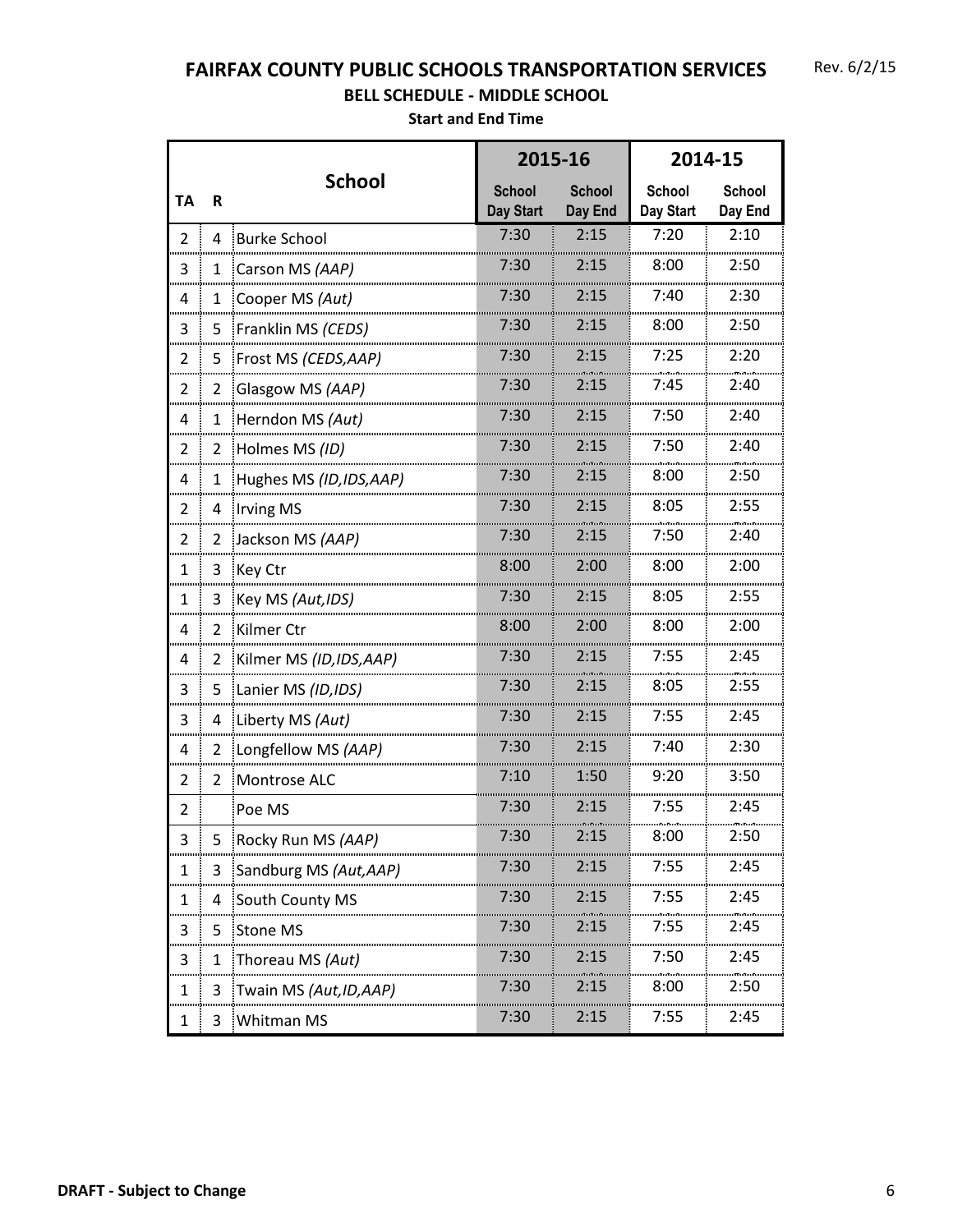**FAIRFAX COUNTY PUBLIC SCHOOLS TRANSPORTATION SERVICES**

#### **BELL SCHEDULE - HIGH SCHOOL**

|                      |                |                                 | 2015-16          |                                | 2014-15           |                 |                |
|----------------------|----------------|---------------------------------|------------------|--------------------------------|-------------------|-----------------|----------------|
| <b>TA</b>            | $\mathbf R$    | <b>School</b>                   | <b>School</b>    | <b>School</b>                  | <b>School</b>     | <b>School</b>   | <b>Time</b>    |
|                      |                |                                 | <b>Day Start</b> | Day End<br>2:55                | Day Start<br>7:20 | Day End<br>2:00 | Change<br>0:50 |
| $\overline{2}$       | $\overline{2}$ | Annandale HS (Aut, IDS)         | 8:10             |                                | 8:00              | 2:45            | N/A            |
| $\mathbf{1}$         | 3              | Bryant ALC                      | 8:00             | inc with Bryant ALT HS<br>2:45 | 8:00              | 2:45            | 0:00           |
| 1                    | 3              | Bryant ALT HS (PO)              |                  |                                | 7:20              | 1:50            | 0:40           |
| 4<br>mm              | 1              | Cedar Lane School (ED)          | 8:00             | 2:45                           |                   |                 |                |
| 3                    | 4              | Centreville HS (Aut, CEDS, IDS) | 8:10             | 2:55                           | 7:20              | 2:05            | 0:50           |
| 3                    | 5              | Chantilly HS (ID)               | 8:10             | 2:55                           | 7:25              | 2:05            | 0:45           |
| 4                    | 2              | Davis Center (ID, IDS)          | 8:10<br>2:55     |                                | 7:20              | 2:10            | 0:50           |
| $\mathbf{1}$         | 3              | Edison HS (ID)                  | 8:10             | 2:55                           | 7:20              | 2:10            | 0:50           |
| 3<br>                | 5              | Fairfax HS (IDS)                | 8:10<br>2:55     |                                | 7:20              | 2:05            | 0:50           |
| 2                    | 2              | <b>Falls Church HS</b>          | 8:10<br>2:55     |                                | 7:20              | 2:05            | 0:50           |
| 1                    | 3              | Hayfield SS                     | 8:00             | 2:45                           | 7:20              | 2:05            | 0:40           |
| 4                    |                | Herndon HS                      | 8:10             | 2:55                           | 7:20              | 2:05            | 0:50           |
| 3                    | $\mathfrak{p}$ | Jefferson HS                    | 8:40             | 4:00                           | 8:30              | 3:50            | 0:10           |
| mm<br>$\overline{2}$ |                | 4 Lake Braddock SS (AAP)        | 8:00             | 2:45                           | 7:25              | 2:10            | 0:35           |
| 4                    |                | 1 Langley HS (Aut)              | 8:10             | 2:55                           | 7:20              | 2:10            | 0:50           |
| 1                    | 3              | Lee HS $(Aut)$                  | 8:10             | 2:55                           | 7:20              | 2:05            | 0:50           |
| 3<br>mmm             |                | Madison HS (CEDS)               | 8:10             | 2:55                           | 7:20              | 2:05            | 0:50           |
| 4                    |                | 2  Marshall HS (ID, IDS)        | 8:10             | 2:55                           | 7:20              | 2:10            | 0:50           |
| 4                    | $\overline{2}$ | McLean HS (ID)                  | 8:10             | 2:55                           | 7:20              | 2:05            | 0:50           |
| 3                    |                | 4 Mountain View ALC ALT HS/PO   | 8:00             | 2:45                           | 8:00              | 2:45            | 0:00           |
|                      |                | 3 Mount Vernon HS (CEDS)        | 8:10             | 2:55                           | 7:20              | 2:05            | 0:50           |
| 3                    | 1              | Oakton HS                       | 8:10             | 2:55                           | 7:20              | 2:05            | 0:50           |
| 1                    | 3              | Pulley Ctr                      | 8:10             | 2:55                           | 7:20              | 2:05            | 0:50           |
| 1                    | 3              | Quander Road Ctr (ED)           |                  | inc with Pulley Center         | 7:20              | 2:00            | N/A            |
| 3                    | 4              | <b>Robinson SS</b>              | 8:00             | 2:45                           | 7:20              | 2:05            | 0:40           |
| 1                    |                | South County HS                 | 8:10             | 2:55                           | 7:20              | 2:05            | 0:50           |
| 4                    | 1              | South Lakes HS (CEDS, ID, IDS)  | 8:10             | 2:55                           | 7:20              | 2:10            | 0:50           |
| 2                    | 2              | <b>Stuart HS</b>                | 8:10             | 2:55                           | 7:20              | 2:05            | 0:50           |
| 1                    |                | [West Potomac HS (Aut, IDS)     | 8:10             | 2:55                           | 7:20              | 2:05            | 0:50           |
| 2                    | 4              | <b>West Springfield HS</b>      | 8:10             | 2:55                           | 7:20              | 2:10            | 0:50           |
| 3                    | 5              | <b>Westfield HS</b>             | 8:10             | 2:55                           | 7:20              | 2:05            | 0:50           |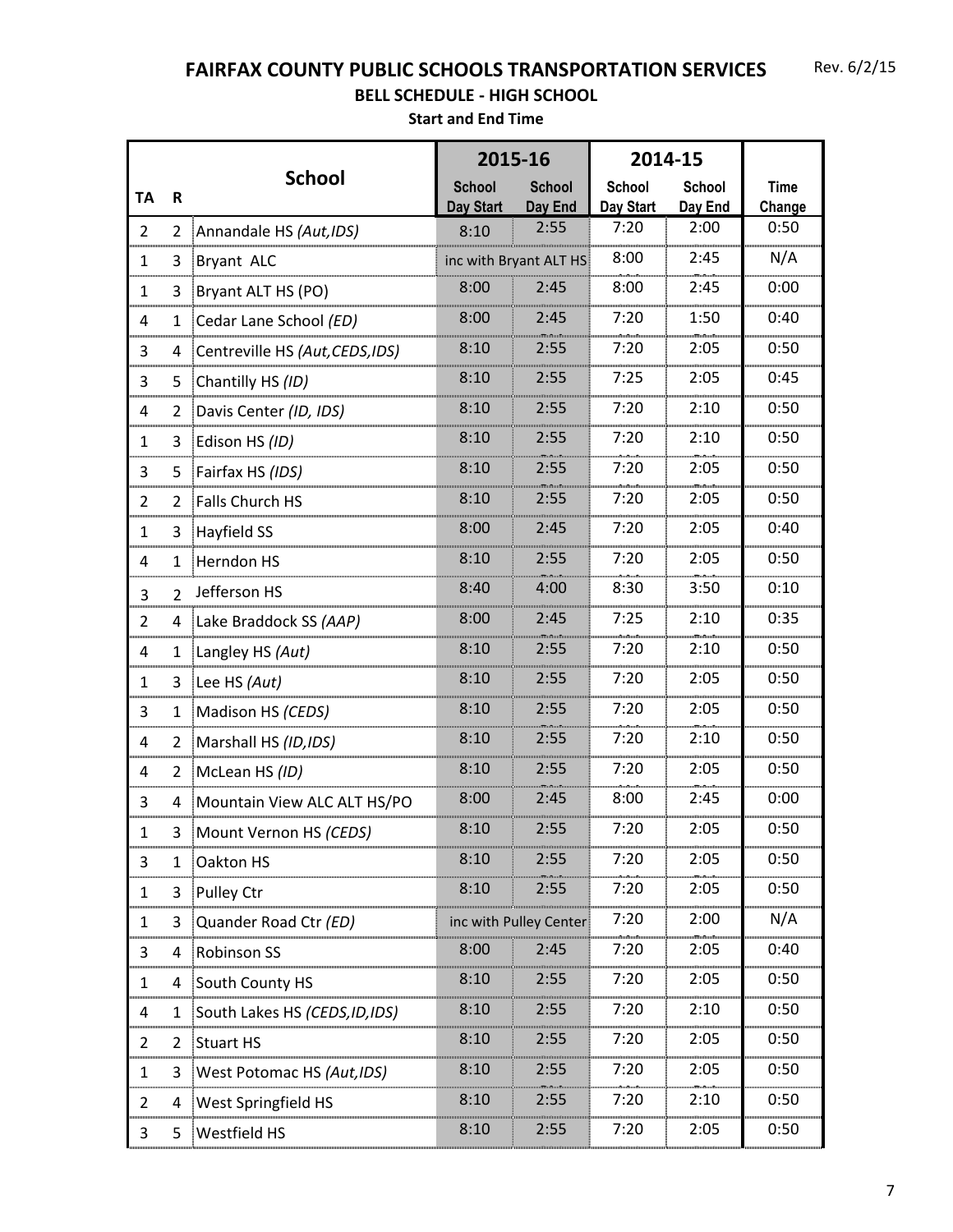# **FAIRFAX COUNTY PUBLIC SCHOOLS TRANSPORTATION SERVICES**

## **BELL SCHEDULE - HIGH SCHOOL**

|    |                    |                                   | 2015-16                  |                     | 2014-15                  |                |
|----|--------------------|-----------------------------------|--------------------------|---------------------|--------------------------|----------------|
| ΤA | <b>School</b><br>R | <b>School</b><br><b>Day Start</b> | <b>School</b><br>Day End | School<br>Day Start | <b>School</b><br>Day End | Time<br>Change |
|    | Woodson HS (CEDS)  | 8:10                              | 2:55                     | 7:20                | 2:05                     | 0:50           |
|    |                    |                                   |                          |                     |                          |                |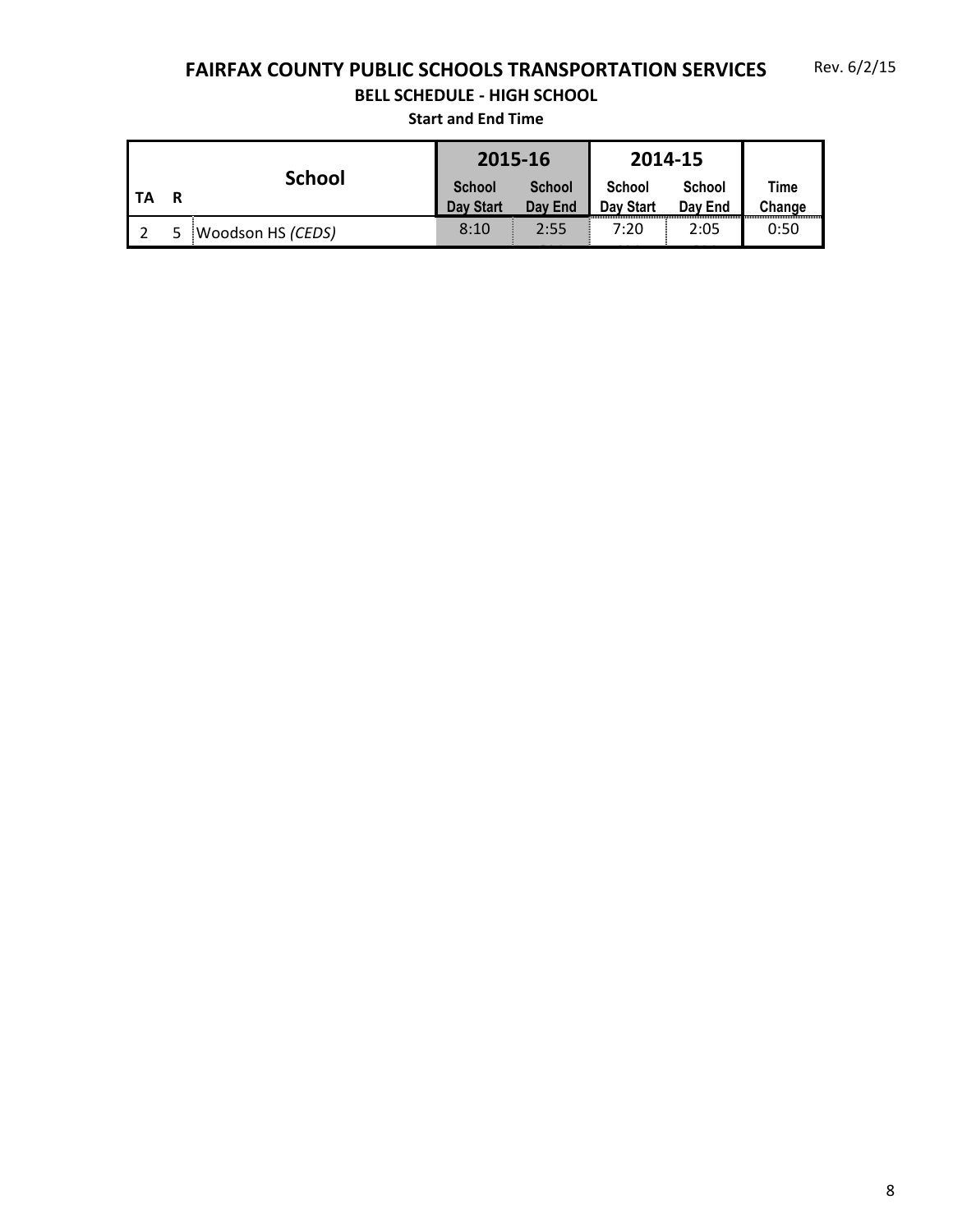#### **FAIRFAX COUNTY PUBLIC SCHOOLS TRANSPORTATION SERVICES BELL SCHEDULE- AM PRESCHOOL / PAC**

|                         |                         |                        |            | 2015-2016    |       | 2014-15      |                                                    |  |
|-------------------------|-------------------------|------------------------|------------|--------------|-------|--------------|----------------------------------------------------|--|
| <b>TA</b>               | R                       | <b>School</b>          | Program    | <b>Start</b> | End   | <b>Start</b> | School Day School Day School Day School Day<br>End |  |
| 4                       | $\mathbf{1}$            | Aldrin El*             | PAC        | 9:20         | 4:00  | 9:15         | 3:45                                               |  |
| 4                       | $\mathbf{1}$            | Aldrin El*             | <b>PS</b>  | 9:20         | 12:40 | 9:15         | 12:30                                              |  |
| $\overline{2}$          | $\overline{2}$          | <b>Belvedere El</b>    | <b>PAC</b> | 9:20         | 4:00  | 9:15         | 3:45                                               |  |
| $\overline{2}$          | $\overline{2}$          | <b>Belvedere El</b>    | PS         | 9:20         | 12:40 | 9:15         | 12:30                                              |  |
| $\mathbf{1}$            | 3                       | <b>Bucknell El</b>     | PS         | 9:10         | 12:30 | 9:00         | 12:30                                              |  |
| $\overline{2}$          | $\overline{2}$          | Camelot El             | PS/HI      | 9:15         | 1:05  | 8:55         | 12:45                                              |  |
| $\overline{2}$          | 4                       | Cardinal Forest El     | PS         | 9:10         | 12:30 | 9:00         | 12:30                                              |  |
| 3                       | 4                       | Centre Ridge ES        | PS         | 9:10         | 12:30 | 9:00         | 12:30                                              |  |
| $\overline{\mathbf{3}}$ | $\overline{\mathbf{r}}$ | Centreville El         | <b>PAC</b> | 9:15         | 3:55  | 9:15         | 3:45                                               |  |
| $\overline{2}$          | 4                       | Cherry Run El          | <b>PAC</b> | 9:10         | 3:50  | 9:00         | 3:30                                               |  |
| $\overline{2}$          | 4                       | Cherry Run El          | PS         | 9:10         | 12:30 | 9:00         | 12:30                                              |  |
| 4                       | $\overline{1}$          | Clearview El           | <b>PAC</b> | 9:15         | 3:55  | 9:10         | 3:40                                               |  |
| 4                       | $\mathbf{1}$            | Clearview El           | PS         | 9:15         | 12:35 | 9:10         | 12:25                                              |  |
| 4                       | $\mathbf{1}$            | Colvin Run El          | PS         | 9:20         | 12:40 | 9:15         | 12:30                                              |  |
| 3                       | $\mathbf{1}$            | Crossfield El          | PS         | 9:20         | 12:40 | 9:15         | 12:30                                              |  |
| 3                       | 5                       | Cub Run El             | <b>PAC</b> | 9:15         | 3:55  | 9:00         | 3:30                                               |  |
| 3                       | 5                       | Cub Run El             | PS         | 9:15         | 12:35 | 9:00         | 12:30                                              |  |
| 3                       | 5                       | Deer Park El           | <b>PAC</b> | 9:15         | 3:55  | 9:00         | 3:30                                               |  |
| 3                       | 5                       | Deer Park El           | PS         | 9:15         | 12:35 | 9:00         | 12:30                                              |  |
| 4                       | $\mathbf{1}$            | Dranesville El         | <b>PAC</b> | 9:20         | 4:00  | 9:15         | 3:45                                               |  |
| 4                       | $\mathbf{1}$            | Dranesville El         | PS         | 9:20         | 12:40 | 9:15         | 12:30                                              |  |
| 3                       | 5                       | Eagle View El          | PS         | 9:20         | 12:40 | 9:15         | 12:30                                              |  |
| 3                       | 5                       | Fairfax Villa El       | PS         | 9:20         | 12:40 | 9:00         | 12:30                                              |  |
| 3                       | 4                       | <b>Fairview El</b>     | <b>PAC</b> | 9:10         | 3:50  | 9:00         | 3:30                                               |  |
| $\overline{2}$          | $\overline{2}$          | Falls Church           | PS         | 9:15         | 12:35 | 9:10         | 12:25                                              |  |
| 4                       | $\mathbf{1}$            | Forest Edge El         | PAC        | 9:10         | 3:50  | 9:00         | 3:30                                               |  |
| 4                       | 1                       | Forest Edge El         | PS         | 9:10         | 12:30 | 9:00         | 12:30                                              |  |
| $\mathbf{1}$            | 3                       | Forestdale El          | <b>PAC</b> | 9:10         | 3:50  | 9:00         | 3:30                                               |  |
| $\mathbf{1}$            | 3                       | Forestdale El          | <b>PS</b>  | 9:10         | 12:30 | 9:00         | 12:30                                              |  |
| $\mathbf{1}$            | 3                       | Fort Belvoir El        | <b>PS</b>  | 9:20         | 12:40 | 9:00         | 12:30                                              |  |
| 4                       | $\overline{2}$          | Franklin Sherman El    | <b>PAC</b> | 9:20         | 4:00  | 9:00         | 3:30                                               |  |
| 4                       | $\overline{2}$          | Franklin Sherman El    | <b>PS</b>  | 9:20         | 12:40 | 9:00         | 12:30                                              |  |
| 4                       | $\overline{2}$          | Freedom Hill El*       | <b>PS</b>  | 9:20         | 12:40 | 9:15         | 12:30                                              |  |
| 3                       | 5                       | Greenbriar East El     | <b>PAC</b> | 9:20         | 4:00  | 9:15         | 3:45                                               |  |
| 3                       | 5                       | Greenbriar East El     | <b>PS</b>  | 9:20         | 12:40 | 9:15         | 12:30                                              |  |
| $\mathbf{1}$            | 4                       | Halley El              | <b>PAC</b> | 9:20         | 4:00  | 9:00         | 3:30                                               |  |
| $\mathbf{1}$            | 4                       | Halley El              | <b>PS</b>  | 9:20         | 12:40 | 9:00         | 12:30                                              |  |
| $\mathbf{1}$            | 3                       | <b>Island Creek El</b> | <b>PAC</b> | 9:15         | 3:55  | 9:15         | 3:45                                               |  |
| $\mathbf{1}$            | 3                       | <b>Island Creek El</b> | <b>PS</b>  | 9:15         | 12:35 | 9:15         | 12:30                                              |  |
| $\overline{2}$          | 4                       | Kings Park El          | <b>PAC</b> | 9:10         | 3:50  | 9:00         | 3:30                                               |  |
| $\overline{2}$          | $\overline{\mathbf{4}}$ | Kings Park El          | <b>PS</b>  | 9:10         | 12:30 | 9:00         | 12:30                                              |  |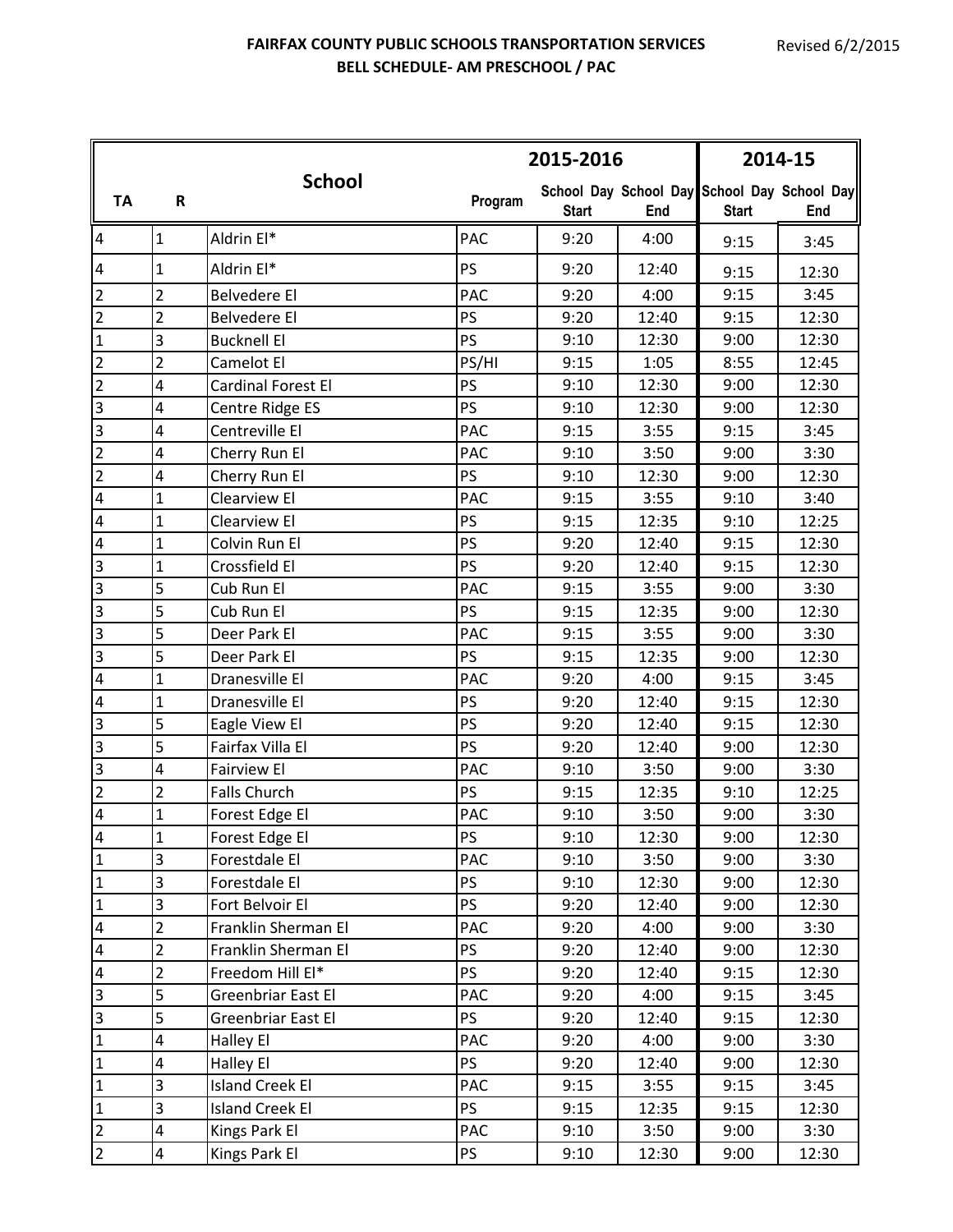| $\overline{2}$ | Lemon Road El               | PS        | 9:10 | 12:30 | 9:05 | 12:20 |
|----------------|-----------------------------|-----------|------|-------|------|-------|
| 5              | Little Run El               | PAC       | 9:10 | 3:50  | 9:00 | 3:30  |
| 5              | Little Run El               | <b>PS</b> | 9:10 | 12:30 | 9:00 | 12:30 |
| $\overline{2}$ | Mason Crest ES              | PS        | 9:20 | 12:40 | 9:20 | 12:35 |
| 5              | McNair El*                  | PS        | 9:10 | 12:30 | 9:00 | 12:30 |
| 3              | Mt. Vernon Woods El         | <b>PS</b> | 8:30 | 11:50 | 8:20 | 11:35 |
| $\overline{2}$ | N. Springfield El           | PAC       | 9:10 | 3:50  | 9:00 | 3:30  |
| $\overline{2}$ | N. Springfield El           | PS        | 9:10 | 12:30 | 9:00 | 12:30 |
| 5              | Oak Hill El                 | PAC       | 9:20 | 4:00  | 9:00 | 3:30  |
| $\overline{5}$ | Oak Hill El                 | PS        | 9:20 | 12:40 | 9:00 | 12:30 |
| $\overline{2}$ | Parklawn El                 | PAC       | 9:10 | 3:50  | 9:00 | 3:30  |
| $\overline{2}$ | <b>Pimmit Hills</b>         | PAC       | 9:15 | 3:55  | 9:00 | 3:30  |
| $\overline{2}$ | <b>Pimmit Hills</b>         | PS        | 9:15 | 12:35 | 9:00 | 12:30 |
| $\overline{2}$ | Pine Springs El             | PAC       | 9:10 | 3:50  | 9:00 | 3:30  |
| $\overline{2}$ | Pine Springs El             | PS        | 9:10 | 12:30 | 9:00 | 12:30 |
| 5              | Poplar Tree                 | <b>PS</b> | 9:20 | 12:40 | 9:20 | 12:35 |
| 4              | Ravensworth El              | PS        | 9:10 | 12:30 | 9:00 | 12:30 |
| 3              | Riverside El                | PAC       | 9:20 | 4:00  | 9:15 | 3:45  |
| $\overline{3}$ | Riverside El                | PS        | 9:20 | 12:40 | 9:15 | 12:30 |
| 3              | Rose Hill El                | PAC       | 9:20 | 4:00  | 9:20 | 3:50  |
| 3              | Rose Hill El                | <b>PS</b> | 9:20 | 12:40 | 9:20 | 12:35 |
| $\overline{2}$ | Stenwood El                 | PS        | 9:10 | 12:30 | 9:00 | 12:30 |
| 3              | <b>Stratford Landing El</b> | PAC       | 9:20 | 4:00  | 9:20 | 3:50  |
| $\overline{3}$ | <b>Stratford Landing El</b> | <b>PS</b> | 9:20 | 12:40 | 9:20 | 12:35 |
| 4              | Terra Centre El             | PAC       | 9:10 | 3:50  | 9:00 | 3:30  |
| 4              | Terra Centre El             | PS        | 9:10 | 12:30 | 9:00 | 12:30 |
| $\overline{2}$ | Timber Lane El              | PS        | 9:15 | 12:35 | 9:05 | 12:20 |
| $\mathbf{1}$   | Vienna El                   | <b>PS</b> | 9:15 | 12:35 | 9:05 | 12:20 |
| $\mathbf{1}$   | Waples Mill El*             | PAC       | 9:15 | 3:55  | 9:15 | 3:45  |
| $\mathbf{1}$   | Waples Mill El*             | PS        | 9:15 | 12:35 | 9:15 | 12:30 |
| 4              | West Springfield El         | <b>PS</b> | 9:10 | 12:30 | 9:00 | 12:30 |
|                |                             |           |      |       |      |       |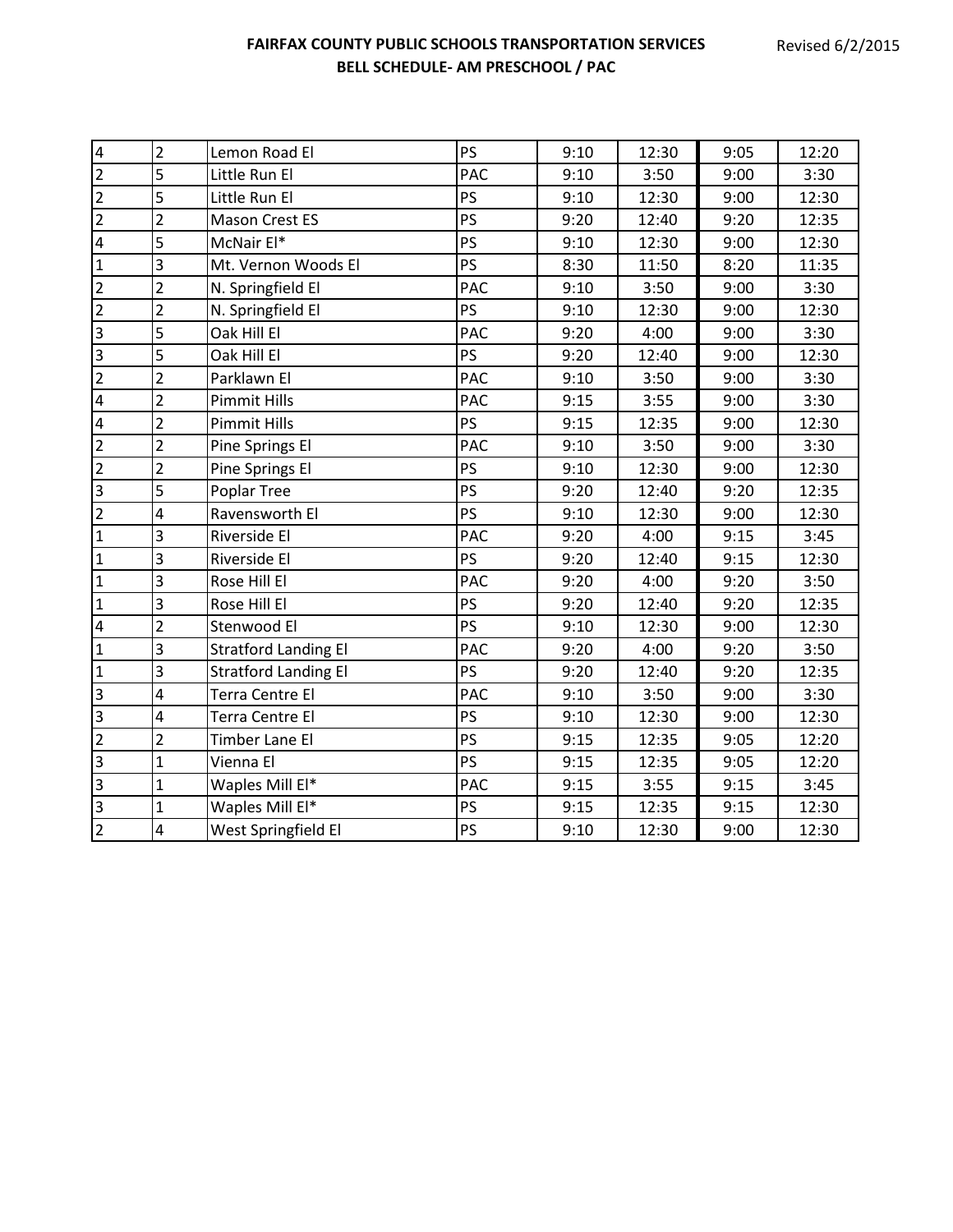#### **FAIRFAX COUNTY PUBLIC SCHOOLS TRANSPORTATION SERVICES BELL SCHEDULE- PM PRESCHOOL**

|                         |                         |                             |           | 2015-2016    |      | 2014-2015                                                   |      |  |
|-------------------------|-------------------------|-----------------------------|-----------|--------------|------|-------------------------------------------------------------|------|--|
| <b>TA</b>               | R                       | <b>School</b>               | Program   | <b>Start</b> | End  | School Day School Day School Day School Day<br><b>Start</b> | End  |  |
| 4                       | $\mathbf{1}$            | Aldrin El                   | PS        | 12:40        | 4:00 | 12:30                                                       | 3:45 |  |
| $\overline{2}$          | $\overline{2}$          | Belvedere El                | <b>PS</b> | 12:40        | 4:00 | 12:30                                                       | 3:45 |  |
| $\mathbf{1}$            | 3                       | <b>Bucknell El</b>          | PS        | 12:30        | 3:50 | 12:15                                                       | 3:30 |  |
| $\overline{2}$          | 4                       | <b>Cardinal Forest El</b>   | PS        | 12:30        | 3:50 | 12:15                                                       | 3:30 |  |
| 3                       | 4                       | Centre Ridge El             | PS        | 12:30        | 3:50 | 12:15                                                       | 3:30 |  |
| $\mathbf{1}$            | $\overline{4}$          | Cherry Run El               | <b>PS</b> | 12:30        | 3:50 | 12:20                                                       | 3:35 |  |
| $\overline{4}$          | $\mathbf{1}$            | Clearview El                | PS        | 12:35        | 3:55 | 12:25                                                       | 3:40 |  |
| 4                       | $\mathbf{1}$            | Colvin Run El               | PS        | 12:40        | 4:00 | 12:30                                                       | 3:45 |  |
| 3                       | $\mathbf{1}$            | Crossfield El               | PS        | 12:40        | 4:00 | 12:30                                                       | 3:45 |  |
| 3                       | 5                       | Cub Run El                  | <b>PS</b> | 12:35        | 3:55 | 12:15                                                       | 3:30 |  |
| 3                       | 5                       | Deer Park El                | PS        | 12:35        | 3:55 | 12:15                                                       | 3:30 |  |
| $\pmb{4}$               | $\mathbf{1}$            | Dranesville El              | PS        | 12:40        | 4:00 | 12:30                                                       | 3:45 |  |
| 3                       | 5                       | Eagle View El               | PS        | 12:40        | 4:00 | 12:30                                                       | 3:45 |  |
| 3                       | 5                       | Fairfax Villa El            | PS        | 12:40        | 4:00 | 12:25                                                       | 3:40 |  |
| $\overline{2}$          | $\overline{2}$          | <b>Falls Church</b>         | <b>PS</b> | 12:35        | 3:55 | 12:25                                                       | 3:40 |  |
| $\overline{4}$          | $\mathbf{1}$            | Forest Edge El              | PS        | 12:30        | 3:50 | 12:15                                                       | 3:30 |  |
| 1                       | 3                       | Forestdale El               | PS        | 12:30        | 3:50 | 12:15                                                       | 3:30 |  |
| $\mathbf{1}$            | 3                       | Fort Belvoir El             | PS        | 12:40        | 4:00 | 12:15                                                       | 3:30 |  |
| $\pmb{4}$               | $\overline{2}$          | Franklin Sherman El         | PS        | 12:40        | 4:00 | 12:15                                                       | 3:30 |  |
| 4                       | $\overline{2}$          | Freedom Hill El             | PS        | 12:40        | 4:00 | 12:30                                                       | 3:45 |  |
| 3                       | 5                       | Greenbriar East El          | PS        | 12:40        | 4:00 | 12:35                                                       | 3:50 |  |
| 1                       | $\overline{4}$          | Halley El                   | PS        | 12:40        | 4:00 | 12:30                                                       | 3:45 |  |
| $\mathbf{1}$            | 3                       | <b>Island Creek El</b>      | PS        | 12:35        | 3:55 | 12:20                                                       | 3:35 |  |
| 1                       | 4                       | Kings Park El               | PS        | 12:30        | 3:50 | 12:15                                                       | 3:30 |  |
| $\overline{\mathbf{4}}$ | $\overline{2}$          | Lemon Road El               | <b>PS</b> | 12:30        | 3:50 | 12:20                                                       | 3:35 |  |
| $\overline{2}$          | 5                       | Little Run El               | PS        | 12:30        | 3:50 | 12:15                                                       | 3:30 |  |
| $\overline{2}$          | $\overline{2}$          | Mason Crest ES              | PS        | 12:40        | 4:00 | 12:35                                                       | 3:50 |  |
| 4                       | 5                       | <b>McNair El</b>            | PS        | 12:30        | 3:50 | 12:15                                                       | 3:30 |  |
| $\mathbf{1}$            | 3                       | Mt. Vernon Woods El         | PS        | 11:50        | 3:10 | 11:35                                                       | 2:50 |  |
| $\overline{2}$          | $\overline{2}$          | N. Springfield El           | PS        | 12:30        | 3:50 | 12:15                                                       | 3:30 |  |
| 3                       | 5                       | Oak Hill El                 | PS        | 12:40        | 4:00 | 12:15                                                       | 3:30 |  |
| $\overline{\mathbf{4}}$ | $\overline{2}$          | <b>Pimmit Hills</b>         | PS        | 12:35        | 3:55 | 12:30                                                       | 3:45 |  |
| $\overline{2}$          | $\overline{2}$          | Pine Springs El             | PS        | 12:30        | 3:50 | 12:15                                                       | 3:30 |  |
| 3                       | 5                       | <b>Poplar Tree</b>          | PS        | 12:40        | 4:00 | 12:35                                                       | 3:50 |  |
| $\overline{2}$          | 4                       | Ravensworth El              | PS        | 12:30        | 3:50 | 12:15                                                       | 3:30 |  |
| $\mathbf{1}$            | 3                       | Riverside El                | <b>PS</b> | 12:40        | 4:00 | 12:30                                                       | 3:45 |  |
| $\mathbf{1}$            | 3                       | Rose Hill El                | <b>PS</b> | 12:40        | 4:00 | 12:35                                                       | 3:50 |  |
| $\overline{\mathbf{4}}$ | $\overline{2}$          | Stenwood El                 | PS        | 12:30        | 3:50 | 12:15                                                       | 3:30 |  |
| $\mathbf{1}$            | 3                       | <b>Stratford Landing El</b> | PS        | 12:40        | 4:00 | 12:25                                                       | 3:40 |  |
| $\mathbf{1}$            | $\overline{\mathbf{4}}$ | Terra Centre El             | PS        | 12:30        | 3:50 | 12:15                                                       | 3:30 |  |
| $\overline{2}$          | $\overline{2}$          | Timber Lane El              | <b>PS</b> | 12:35        | 3:55 | 12:20                                                       | 3:35 |  |
| 3                       | $\mathbf{1}$            | Vienna El                   | <b>PS</b> | 12:35        | 3:55 | 12:20                                                       | 3:35 |  |